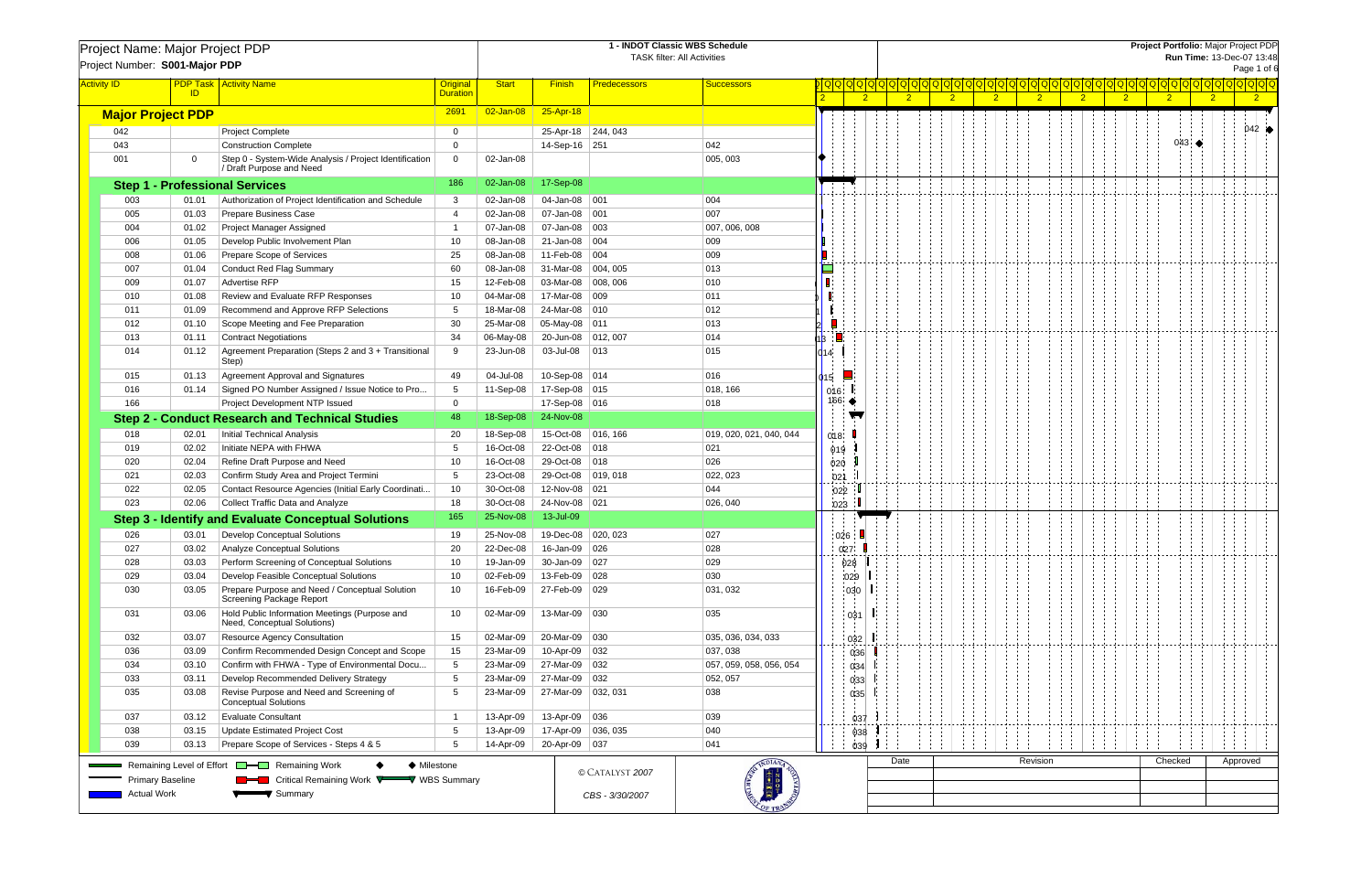|                    | Project Name: Major Project PDP<br>Project Number: S001-Major PDP  |                             |                                                                           |                             | 1 - INDOT Classic WBS Schedule<br><b>TASK filter: All Activities</b> |                      |                                                  |                                                             |                |                                 |                |                | Project Portfolio: Major Project PDP<br>Run Time: 13-Dec-07 13:48<br>Page 2 of 6 |                |                |                |  |            |  |                                           |                |  |                |  |  |
|--------------------|--------------------------------------------------------------------|-----------------------------|---------------------------------------------------------------------------|-----------------------------|----------------------------------------------------------------------|----------------------|--------------------------------------------------|-------------------------------------------------------------|----------------|---------------------------------|----------------|----------------|----------------------------------------------------------------------------------|----------------|----------------|----------------|--|------------|--|-------------------------------------------|----------------|--|----------------|--|--|
|                    |                                                                    |                             |                                                                           |                             |                                                                      |                      |                                                  |                                                             |                |                                 |                |                |                                                                                  |                |                |                |  |            |  |                                           |                |  |                |  |  |
| <b>Activity ID</b> |                                                                    | ID                          | <b>PDP Task   Activity Name</b>                                           | Original<br><b>Duration</b> | <b>Start</b>                                                         | <b>Finish</b>        | <b>Predecessors</b>                              | <b>Successors</b>                                           | $\overline{2}$ |                                 | $\overline{2}$ | $\overline{2}$ |                                                                                  | $\overline{2}$ | $\overline{2}$ | 2 <sup>1</sup> |  | $\sqrt{2}$ |  | <u> ପ୍ରାପ୍ରାପ୍ରାପ୍ରାପ୍ରାପ୍ରାପ୍ରା</u><br>2 | $\overline{2}$ |  | $\overline{2}$ |  |  |
|                    | 040                                                                | 03.16                       | IPOC Concurrence - Authorize Funds for Develop                            | 5                           | 20-Apr-09                                                            |                      | 24-Apr-09   038, 018, 023                        | 051, 052                                                    | 04Ф            |                                 |                |                |                                                                                  |                |                |                |  |            |  |                                           |                |  |                |  |  |
|                    | 041                                                                | 03.14                       | Contract Modification for Steps 4 and 5                                   | 60                          | 21-Apr-09                                                            | 13-Jul-09            | $ 039\rangle$                                    | 052, 057, 059, 058, 056,<br>054, 055, 051                   | 04             |                                 |                |                |                                                                                  |                |                |                |  |            |  |                                           |                |  |                |  |  |
|                    |                                                                    |                             | <b>Step 4 - Develop Feasible Alternatives</b>                             | 260                         | 14-Jul-09                                                            | 12-Jul-10            |                                                  |                                                             |                |                                 |                |                |                                                                                  |                |                |                |  |            |  |                                           |                |  |                |  |  |
|                    | 052                                                                | 04.02                       | <b>Perform Engineering Studies</b>                                        | -80                         | 14-Jul-09                                                            |                      | 02-Nov-09 041, 033, 040                          | 044                                                         |                | 052                             |                |                |                                                                                  |                |                |                |  |            |  |                                           |                |  |                |  |  |
|                    | 051                                                                | 04.01                       | <b>Develop Preliminary Alternatives</b>                                   | 80                          | 14-Jul-09                                                            | 02-Nov-09   041, 040 |                                                  | 044                                                         | 051            |                                 |                |                |                                                                                  |                |                |                |  |            |  |                                           |                |  |                |  |  |
|                    | 045                                                                | 04.05                       | Prepare Preliminary Alternative Screening Package                         | 10                          | 24-Nov-09                                                            | 07-Dec-09 044        |                                                  | 046, 047                                                    |                | 045                             |                |                |                                                                                  |                |                |                |  |            |  |                                           |                |  |                |  |  |
|                    | 046                                                                | 04.06                       | Hold Public Information Meeting                                           | 10                          | 08-Dec-09                                                            | 21-Dec-09 045        |                                                  | 048                                                         |                | 046                             |                |                |                                                                                  |                |                |                |  |            |  |                                           |                |  |                |  |  |
|                    | 047                                                                | 04.07                       | <b>Resource Agency Consultation</b>                                       | 15                          | 08-Dec-09                                                            | 28-Dec-09 045        |                                                  | 048                                                         |                | 047                             |                |                |                                                                                  |                |                |                |  |            |  |                                           |                |  |                |  |  |
|                    | 048                                                                | 04.08                       | Select Feasible Alternatives with FHWA Concurrence                        | -5                          | 29-Dec-09                                                            | 04-Jan-10   047, 046 |                                                  | 061                                                         |                | 048                             |                |                |                                                                                  |                |                |                |  |            |  |                                           |                |  |                |  |  |
|                    | 044                                                                | 04.04                       | Analyze and Screen Preliminary Alternatives                               | 15                          | 03-Nov-09                                                            |                      | 23-Nov-09 052, 022, 051, 018                     | 045                                                         |                | 044                             |                |                |                                                                                  |                |                |                |  |            |  |                                           |                |  |                |  |  |
|                    |                                                                    |                             | <b>Perform Environmental Field Studies</b>                                | 80                          | 14-Jul-09                                                            | 02-Nov-09            |                                                  |                                                             |                | $\sqrt{ }$                      |                |                |                                                                                  |                |                |                |  |            |  |                                           |                |  |                |  |  |
|                    | 055                                                                |                             | 04.03.06 Complete Social and Economic Resource Reports                    | 45                          | 14-Jul-09                                                            | 14-Sep-09 041        |                                                  | 139, 061, 063                                               |                | ш<br>055                        |                |                |                                                                                  |                |                |                |  |            |  |                                           |                |  |                |  |  |
|                    | 059                                                                |                             | 04.03.02 Complete Phase 1 Level Ecological Surveys                        | 80                          | 14-Jul-09                                                            | 02-Nov-09            | 041, 034                                         | 139, 061, 063                                               |                | $\overline{\phantom{a}}$<br>059 |                |                |                                                                                  |                |                |                |  |            |  |                                           |                |  |                |  |  |
|                    | 058                                                                | 04.03.03                    | Complete Environmental Site Assessment Screening                          | 67                          | 14-Jul-09                                                            | 14-Oct-09            | 041, 034                                         | 139, 061, 063                                               |                | 058                             |                |                |                                                                                  |                |                |                |  |            |  |                                           |                |  |                |  |  |
|                    | 056                                                                | 04.03.04                    | Complete Relocation Assistance Program                                    | 52                          | 14-Jul-09                                                            | 23-Sep-09            | 041, 034                                         | 139, 061, 063                                               |                | └<br>056                        |                |                |                                                                                  |                |                |                |  |            |  |                                           |                |  |                |  |  |
|                    |                                                                    |                             | <b>Conceptual Survey</b>                                                  |                             |                                                                      |                      |                                                  |                                                             |                |                                 |                |                |                                                                                  |                |                |                |  |            |  |                                           |                |  |                |  |  |
|                    | 054                                                                |                             | 04.03.05 Preliminary Air Hot Spot Analysis                                | -30                         | 14-Jul-09                                                            | 24-Aug-09   041, 034 |                                                  | 139, 061, 063                                               |                | ρ<br>054                        |                |                |                                                                                  |                |                |                |  |            |  |                                           |                |  |                |  |  |
|                    | 057                                                                | 04.03.01                    | Complete Phase 1 Archaeological History /<br><b>Architecture Survey</b>   | 67                          | 14-Jul-09                                                            |                      | 14-Oct-09 041, 034, 033                          | 061, 063, 139                                               |                | 057                             |                |                |                                                                                  |                |                |                |  |            |  |                                           |                |  |                |  |  |
|                    |                                                                    | <b>Environmental Review</b> |                                                                           | 75                          | 30-Mar-10                                                            | $12$ -Jul-10         |                                                  |                                                             |                |                                 | ┳              |                |                                                                                  |                |                |                |  |            |  |                                           |                |  |                |  |  |
|                    | 088                                                                | 04.09.01                    | Complete Phase 1 Environmental Site Assessment                            | 65                          | 30-Mar-10                                                            | 28-Jun-10 061        |                                                  | 062                                                         |                |                                 | 느<br>088       |                |                                                                                  |                |                |                |  |            |  |                                           |                |  |                |  |  |
|                    | 087                                                                | 04.09.02                    | Complete Preliminary Noise Analysis                                       | 55                          | 30-Mar-10                                                            | 14-Jun-10 061        |                                                  | 062, 143                                                    |                |                                 | $\Box$<br>087  |                |                                                                                  |                |                |                |  |            |  |                                           |                |  |                |  |  |
|                    | 086                                                                | 04.09.03                    | Complete Farmland Coordination                                            | 35                          | 30-Mar-10                                                            | 17-May-10 061        |                                                  | 062                                                         |                |                                 | ◘<br>086       |                |                                                                                  |                |                |                |  |            |  |                                           |                |  |                |  |  |
|                    | 089                                                                | 04.09.04                    | Complete Determination of Effects for Historic<br>Properties              | 75                          | 30-Mar-10                                                            | 12-Jul-10            | 061                                              | 063, 062                                                    |                |                                 | 089            |                |                                                                                  |                |                |                |  |            |  |                                           |                |  |                |  |  |
|                    | 090                                                                |                             | 04.09.05 Complete Preliminary Air Hot Spot Analysis                       | 75                          | 30-Mar-10                                                            | 12-Jul-10 061        |                                                  | 092, 062                                                    |                |                                 | 090            |                |                                                                                  |                |                |                |  |            |  |                                           |                |  |                |  |  |
|                    |                                                                    |                             | <b>Step 5 - Identify Preferred Alternative</b>                            | 410                         | 05-Jan-10                                                            | 01-Aug-11            |                                                  |                                                             |                |                                 |                |                |                                                                                  |                |                |                |  |            |  |                                           |                |  |                |  |  |
|                    | 061                                                                | 05.01                       | Develop Design Elements for Assessment of<br><b>Feasible Alternatives</b> | -60                         | 05-Jan-10                                                            | 29-Mar-10            | $\vert$ 048, 057, 059, 058, 056,<br>054, 055     | 082, 088, 087, 086, 089,<br>090                             |                | 061                             |                |                |                                                                                  |                |                |                |  |            |  |                                           |                |  |                |  |  |
|                    | 064                                                                | 05.05                       | Hold First Constructability / Operations Review                           | -5                          | 05-Oct-10                                                            | 11-Oct-10            | 062                                              | 067                                                         |                |                                 | 064            |                |                                                                                  |                |                |                |  |            |  |                                           |                |  |                |  |  |
|                    | 065                                                                | 05.06                       | Reasonable Alternatives Value Engineering Study<br>(>\$25 Million)        | 10                          | 05-Oct-10                                                            | 18-Oct-10            | 062                                              | 067                                                         |                |                                 | 065            |                |                                                                                  |                |                |                |  |            |  |                                           |                |  |                |  |  |
|                    | 066                                                                | 05.07                       | Analyze and Screen Feasible Alternatives                                  | 15                          | 05-Oct-10                                                            | 25-Oct-10 062        |                                                  | 067                                                         |                |                                 | 066            |                |                                                                                  |                |                |                |  |            |  |                                           |                |  |                |  |  |
|                    | 073                                                                | 05.14                       | Publish and Distribute Draft Environmental Document                       | 20                          | 30-Nov-10                                                            | 27-Dec-10 063, 072   |                                                  | 074, 092                                                    |                |                                 | 073            |                |                                                                                  |                |                |                |  |            |  |                                           |                |  |                |  |  |
|                    | 067                                                                | 05.08                       | Identify Preferred Alternative                                            | 5                           | 26-Oct-10                                                            |                      | 01-Nov-10   066, 064, 065                        | 071, 069, 068, 070                                          |                |                                 | 067            |                |                                                                                  |                |                |                |  |            |  |                                           |                |  |                |  |  |
|                    | 071                                                                | 05.09                       | Initiate Biological Assessment                                            | 160                         | 02-Nov-10                                                            | 13-Jun-11 067        |                                                  | 068, 139                                                    |                |                                 | 071            |                |                                                                                  |                |                |                |  |            |  |                                           |                |  |                |  |  |
|                    | 069                                                                | 05.10                       | Update Estimated Project Cost                                             | 10                          | 02-Nov-10                                                            | 15-Nov-10 067        |                                                  | 072                                                         |                |                                 | 069            |                |                                                                                  |                |                |                |  |            |  |                                           |                |  |                |  |  |
|                    | 070                                                                | 05.13                       | Abstract Preferred Alternative                                            | 80                          | 02-Nov-10                                                            | 21-Feb-11 067, 068   |                                                  | 078                                                         |                |                                 | 070            | $\equiv$       |                                                                                  |                |                |                |  |            |  |                                           |                |  |                |  |  |
|                    | 068                                                                | 05.12                       | Local Permitting and Zoning Coordination                                  | 3                           | 02-Nov-10                                                            | 04-Nov-10 067, 071   |                                                  | 070                                                         |                |                                 | 068            |                |                                                                                  |                |                |                |  |            |  |                                           |                |  |                |  |  |
|                    | 072                                                                | 05.11                       | IPOC Concurrence - Authorize Funds for Design                             | 5                           | 16-Nov-10                                                            | 22-Nov-10 069        |                                                  | 095, 073                                                    |                |                                 | 072            |                |                                                                                  |                |                |                |  |            |  |                                           |                |  |                |  |  |
|                    | 074                                                                | 05.15                       | <b>Hold Public Hearing</b>                                                | 20                          | 28-Dec-10                                                            | 24-Jan-11 073        |                                                  | 076, 075, 188, 170                                          |                |                                 | 074            |                |                                                                                  |                |                |                |  |            |  |                                           |                |  |                |  |  |
|                    | 076                                                                | 05.16                       | Address Comments (Summarized by Issues)                                   | 60                          | 25-Jan-11                                                            | 18-Apr-11 074        |                                                  | 114                                                         |                |                                 |                | 076            |                                                                                  |                |                |                |  |            |  |                                           |                |  |                |  |  |
|                    | 075                                                                | 05.17                       | <b>Evaluate Consultant</b>                                                |                             | 25-Jan-11                                                            | 25-Jan-11 074        |                                                  | 079                                                         |                |                                 |                | 075            |                                                                                  |                |                |                |  |            |  |                                           |                |  |                |  |  |
|                    | 114                                                                |                             | Public Hearing Completed (Certified)                                      | $\mathbf{0}$                |                                                                      | 18-Apr-11 076        |                                                  | 077                                                         |                |                                 |                | 114 ♦          |                                                                                  |                |                |                |  |            |  |                                           |                |  |                |  |  |
|                    | 078                                                                | 05.19                       | Prepare Scope of Services - All Remaining Steps                           | 10                          | 26-Apr-11                                                            | 09-May-11 077, 070   |                                                  | 079                                                         |                |                                 |                | 078            |                                                                                  |                |                |                |  |            |  |                                           |                |  |                |  |  |
|                    | 079<br><b>Contract Modification (All Remaining Steps)</b><br>05.20 |                             |                                                                           | 60                          | 10-May-11                                                            | 01-Aug-11 078, 075   |                                                  | 115, 109, 138, 135, 136,<br>137, 134, 141, 092, 158,<br>148 |                |                                 |                | :079           |                                                                                  |                |                |                |  |            |  |                                           |                |  |                |  |  |
|                    | 063                                                                | 05.03                       | Prepare Draft Environmental Document                                      | 100                         | 13-Jul-10                                                            |                      | 29-Nov-10   089, 057, 059, 058, 056,<br>054, 055 | 139, 073                                                    |                |                                 | 063            |                |                                                                                  |                |                |                |  |            |  |                                           |                |  |                |  |  |
|                    | 062                                                                | 05.04                       | Complete Step 5 Engineering Activities                                    | 60                          | 13-Jul-10                                                            |                      | 04-Oct-10   089, 090, 086, 087, 088              | 064, 065, 066                                               |                |                                 | 드<br>062       |                |                                                                                  |                |                |                |  |            |  |                                           |                |  |                |  |  |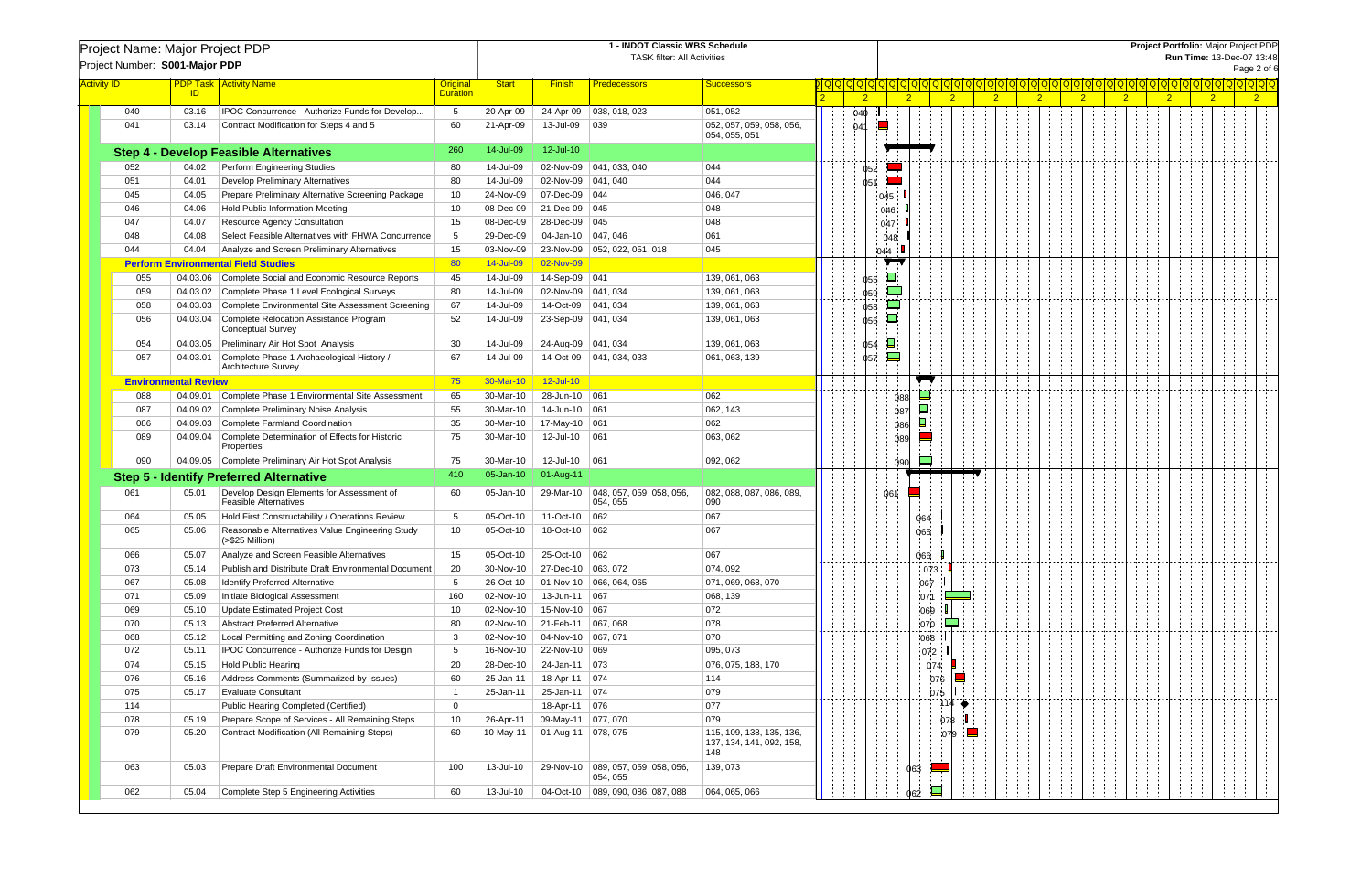|                    |                                |                              | Project Name: Major Project PDP                                                                                      |                                    |              |                         | <b>Project Portfolio: Major Project PDP</b><br>Run Time: 13-Dec-07 13:48 |                                    |                |                             |                |                |                    |                |                |             |                |                |             |                |                |             |  |
|--------------------|--------------------------------|------------------------------|----------------------------------------------------------------------------------------------------------------------|------------------------------------|--------------|-------------------------|--------------------------------------------------------------------------|------------------------------------|----------------|-----------------------------|----------------|----------------|--------------------|----------------|----------------|-------------|----------------|----------------|-------------|----------------|----------------|-------------|--|
|                    | Project Number: S001-Major PDP |                              |                                                                                                                      |                                    |              |                         |                                                                          | <b>TASK filter: All Activities</b> |                |                             |                |                |                    |                |                |             |                |                |             |                |                |             |  |
|                    |                                |                              |                                                                                                                      |                                    |              |                         |                                                                          |                                    |                |                             |                |                |                    |                |                |             |                |                |             |                |                | Page 3 of 6 |  |
| <b>Activity ID</b> |                                | ID                           | <b>PDP Task Activity Name</b>                                                                                        | <b>Original</b><br><b>Duration</b> | <b>Start</b> | <b>Finish</b>           | <b>Predecessors</b>                                                      | <b>Successors</b>                  | $\overline{2}$ |                             | $\overline{2}$ | 2 <sup>2</sup> |                    | $\overline{2}$ | $\overline{2}$ |             | 2 <sup>1</sup> | 2 <sup>2</sup> |             | 2 <sup>1</sup> | $\overline{2}$ |             |  |
|                    | 077                            | 05.18                        | Contract Method Review                                                                                               | 5                                  | 19-Apr-11    | 25-Apr-11 114           |                                                                          | 078                                |                | $\mathcal{L}^{\mathcal{L}}$ |                | $077$ 1        |                    | Albert C       |                | $1 - 1 - 1$ |                |                | $1 - 1 - 1$ | and a state    |                |             |  |
|                    |                                |                              | <b>Soil Borings at Critical Locations</b>                                                                            | 50                                 | 30-Mar-10    | 07-Jun-10               |                                                                          |                                    |                |                             | ▼              |                |                    |                |                |             |                |                |             |                |                |             |  |
|                    | 082                            |                              | 05.02.01   Field Investigation                                                                                       | 30                                 | 30-Mar-10    | 10-May-10 061           |                                                                          | 083                                |                | 082                         | ◘              |                |                    |                |                |             |                |                |             |                |                |             |  |
|                    | 083                            |                              | $05.02.02$   Laboratory                                                                                              | -5                                 | 11-May-10    | 17-May-10 082           |                                                                          | 084                                |                | 083                         |                |                |                    |                |                |             |                |                |             |                |                |             |  |
|                    | 084                            |                              | $05.02.03$   Engineering                                                                                             | 15                                 | 18-May-10    | 07-Jun-10 083           |                                                                          | 109, 158, 148                      |                | 084                         |                |                |                    |                |                |             |                |                |             |                |                |             |  |
|                    |                                |                              | Step 6 - Develop Preferred Alternative - Stage 1 Design                                                              | 420                                | 02-Aug-11    | 11-Mar-13               |                                                                          |                                    |                |                             |                |                |                    |                |                |             |                |                |             |                |                |             |  |
|                    | 109                            | 06.02                        | Perform Subsurface Utility Engineering (SUE)                                                                         | 40                                 | 02-Aug-11    | 26-Sep-11   079, 084    |                                                                          | 154, 155, 111                      |                |                             |                | 09             | О                  |                |                |             |                |                |             |                |                |             |  |
|                    | 092                            | 06.09                        | Review Air Quality Conformity with MPO/Complete<br>Air Quality Conformity Analysis for Rural<br>Non-Attainment Areas | 22                                 | 02-Aug-11    |                         | 31-Aug-11   079, 090, 073                                                | 145                                |                |                             |                | 092            | $\blacksquare$     |                |                |             |                |                |             |                |                |             |  |
|                    | 096                            | 06.05                        | Identify Potential Design Exceptions                                                                                 | -10                                | 14-Aug-12    | 27-Aug-12 095           |                                                                          | 101                                |                |                             |                |                |                    | 096            |                |             |                |                |             |                |                |             |  |
|                    | 098                            | 06.18                        | Complete Preferred Alternative Verification Review                                                                   | 30                                 | 14-Aug-12    | 24-Sep-12 095           |                                                                          | 145                                |                |                             |                |                |                    | 098            | 口              |             |                |                |             |                |                |             |  |
|                    | 099                            | 06.19                        | Detailed Design Value Engineering Study (Projects ><br>\$25 Million)                                                 | 30                                 | 14-Aug-12    | 24-Sep-12 095           |                                                                          | 145                                |                |                             |                |                |                    | 099            |                |             |                |                |             |                |                |             |  |
|                    | 100                            | 06.20                        | Stage 1 Detailed Design / Constructability /<br>Operational / Risk Analysis / Review                                 | 30                                 | 14-Aug-12    | 24-Sep-12 095           |                                                                          | 104, 143, 144                      |                |                             |                |                |                    | 100            |                |             |                |                |             |                |                |             |  |
|                    | 097                            | 06.07                        | Submit Stage 1 Detailed Design Plans                                                                                 | 30                                 | 14-Aug-12    | 24-Sep-12 095, 093      |                                                                          | 101, 103, 130, 145                 |                |                             |                |                |                    | 097            |                |             |                |                |             |                |                |             |  |
|                    | 103                            | 06.14                        | Hold Design Field Check Review                                                                                       | 15                                 | 25-Sep-12    | 15-Oct-12 097           |                                                                          | 110, 113                           |                |                             |                |                |                    | 103            |                |             |                |                |             |                |                |             |  |
|                    | 101                            | 06.10                        | Review and Approve Design Exception(s) by<br><b>Production Mgmt Division</b>                                         | 10                                 | 25-Sep-12    | 08-Oct-12               | 097,096                                                                  | 105                                |                |                             |                |                |                    | 101            |                |             |                |                |             |                |                |             |  |
|                    | 104                            | 06.21                        | <b>Evaluate Consultant</b>                                                                                           | - 1                                | 25-Sep-12    | 25-Sep-12   100         |                                                                          | 145                                |                |                             |                |                |                    | 104            |                |             |                |                |             |                |                |             |  |
|                    | 105                            | 06.11                        | Review and Approval of Design Exceptions by FHWA<br>(If applicable)                                                  | 15                                 | 09-Oct-12    | 29-Oct-12   101         |                                                                          | 145, 148                           |                |                             |                |                |                    | 105            |                |             |                |                |             |                |                |             |  |
|                    | 113                            | 06.17                        | Notify Railroad to Verify Operation Status                                                                           | 5                                  | 16-Oct-12    | 22-Oct-12   103         |                                                                          | 158, 148                           |                |                             |                |                |                    | 113            |                |             |                |                |             |                |                |             |  |
|                    | 110                            | 06.15                        | Notify Utilities to Verify Location Information                                                                      | 5                                  | 16-Oct-12    | 22-Oct-12               | 103, 128                                                                 | 111                                |                |                             |                |                |                    | 110            |                |             |                |                |             |                |                |             |  |
|                    | 111                            | 06.16                        | Utility Verifies Location Information (30 Calendar D.,                                                               | 22                                 | 23-Oct-12    |                         | 21-Nov-12 110, 109, 128                                                  | 154, 155                           |                |                             |                |                |                    | 111            |                |             |                |                |             |                |                |             |  |
|                    | 094                            | 06.08                        | Review Stage 1 Detailed Design Plans for<br><b>Environmental Impacts</b>                                             | 40                                 | 28-Feb-12    | 23-Apr-12   128         |                                                                          | 139                                |                |                             |                |                | : 094              |                |                |             |                |                |             |                |                |             |  |
|                    | 093                            | 06.04                        | <b>Hydraulics Design Review</b>                                                                                      | 30                                 | 28-Feb-12    | 09-Apr-12 128           |                                                                          | 097                                |                |                             |                |                | 093                |                |                |             |                |                |             |                |                |             |  |
|                    | 095                            | 06.03                        | Develop Stage 1 Detailed Design Plans                                                                                | 120                                | 28-Feb-12    | 13-Aug-12 128, 072      |                                                                          | 096, 140, 097, 098, 099,<br>100    |                |                             |                |                | 095                |                |                |             |                |                |             |                |                |             |  |
|                    | 106                            | 06.13                        | Pavement Design Requested and Received                                                                               | 40                                 | 15-Jan-13    | 11-Mar-13 132           |                                                                          | 145                                |                |                             |                |                |                    |                | 106            |             |                |                |             |                |                |             |  |
|                    |                                |                              | <b>Ground or Aerial Survey (CORS)</b>                                                                                | 150                                | 02-Aug-11    | $27-Feb-12$             |                                                                          |                                    |                | $\mathcal{L}$               |                |                |                    |                |                |             |                |                |             |                |                |             |  |
|                    | 115                            |                              | 06.01.01   Office Research                                                                                           |                                    |              | 02-Aug-11 03-Aug-11 079 |                                                                          | 116, 117                           |                |                             |                | 15             |                    |                |                |             |                |                |             |                |                |             |  |
|                    | 116                            |                              | 06.01.02 Utility Research                                                                                            | 10                                 | 04-Aug-11    | 17-Aug-11 115           |                                                                          | 118                                |                |                             |                |                | 116 L              |                |                |             |                |                |             |                |                |             |  |
|                    | 117                            |                              | Railroad Research                                                                                                    | -10                                | 04-Aug-11    | 17-Aug-11 115           |                                                                          | 119                                |                |                             |                |                | 117 $\blacksquare$ |                |                |             |                |                |             |                |                |             |  |
|                    | 118                            |                              | 06.01.03   Initial Notice to Utilities                                                                               | 5                                  | 18-Aug-11    | 24-Aug-11 116           |                                                                          | 120                                |                |                             |                |                | 118   I            |                |                |             |                |                |             |                |                |             |  |
|                    | 119                            |                              | Initial Notice to Railroad for Survey                                                                                | -5                                 | 18-Aug-11    | 24-Aug-11 117           |                                                                          | 121                                |                |                             |                |                | 119   I            |                |                |             |                |                |             |                |                |             |  |
|                    | 120                            |                              | 06.01.04   Utility Marks Location (30 Calendar Days)                                                                 | 22                                 | 25-Aug-11    | 23-Sep-11 118           |                                                                          | 121                                |                |                             |                | 120:           |                    |                |                |             |                |                |             |                |                |             |  |
|                    | 121                            |                              | 06.01.05   Monument Reconnaissance                                                                                   | 5                                  | 26-Sep-11    | 30-Sep-11   120, 119    |                                                                          | 122                                |                |                             |                | 121            |                    |                |                |             |                |                |             |                |                |             |  |
|                    | 122                            |                              | 06.01.06 Centerline Review                                                                                           | 5                                  | 03-Oct-11    | 07-Oct-11               | 121                                                                      | 123                                |                |                             |                | 122            |                    |                |                |             |                |                |             |                |                |             |  |
|                    | 123                            | 06.01.07                     | Centerline Monumentation / Establishing Benchma                                                                      | 5                                  | 10-Oct-11    | 14-Oct-11               | $ 122\rangle$                                                            | 124                                |                |                             |                | 123            |                    |                |                |             |                |                |             |                |                |             |  |
|                    | 124                            |                              | 06.01.08   Data Collection (Ground) - 2 Crews                                                                        | 80                                 | 17-Oct-11    | 03-Feb-12 123           |                                                                          | 125                                |                |                             |                |                | 124                |                |                |             |                |                |             |                |                |             |  |
|                    | 125                            |                              | 06.01.09 Survey Book Review                                                                                          | 5                                  | 06-Feb-12    | 10-Feb-12 124           |                                                                          | 126                                |                |                             |                |                | 125                |                |                |             |                |                |             |                |                |             |  |
|                    | 126                            |                              | 06.01.10 Electronic Data Review                                                                                      | 5                                  | 13-Feb-12    | 17-Feb-12 125           |                                                                          | 127                                |                |                             |                |                | 126                |                |                |             |                |                |             |                |                |             |  |
|                    | 127                            | 06.01.11                     | Develop Route Plat                                                                                                   | 5                                  | 20-Feb-12    | 24-Feb-12 126           |                                                                          | 128                                |                |                             |                |                | 127                |                |                |             |                |                |             |                |                |             |  |
|                    | 128                            |                              | 06.01.12 Survey Transmittal                                                                                          |                                    | 27-Feb-12    | 27-Feb-12 127           |                                                                          | 130, 094, 095, 093, 110,<br>111    |                |                             |                |                | 128                |                |                |             |                |                |             |                |                |             |  |
|                    |                                | <b>Environmental Studies</b> |                                                                                                                      | 310                                | 02-Aug-11    | 08-Oct-12               |                                                                          |                                    |                |                             |                |                |                    |                |                |             |                |                |             |                |                |             |  |
|                    | 138                            | 06.06.01                     | Complete Draft Archaeological Survey and Draft<br>History/Architecture Survey                                        | 148                                | 02-Aug-11    | 23-Feb-12 079           |                                                                          | 170, 141                           |                |                             |                | 138            |                    |                |                |             |                |                |             |                |                |             |  |
|                    | 135                            |                              | 06.06.02   Draft Noise Analysis                                                                                      | 35                                 | 02-Aug-11    | 19-Sep-11 079           |                                                                          | 151, 141                           |                |                             |                | 135            | $\Box$             |                |                |             |                |                |             |                |                |             |  |
|                    | 136                            |                              | 06.06.03 Complete Draft Final Section 4(f) Determinations                                                            | 75                                 | 02-Aug-11    | 14-Nov-11 079           |                                                                          | 141, 160                           |                |                             |                | 136            | Ė                  |                |                |             |                |                |             |                |                |             |  |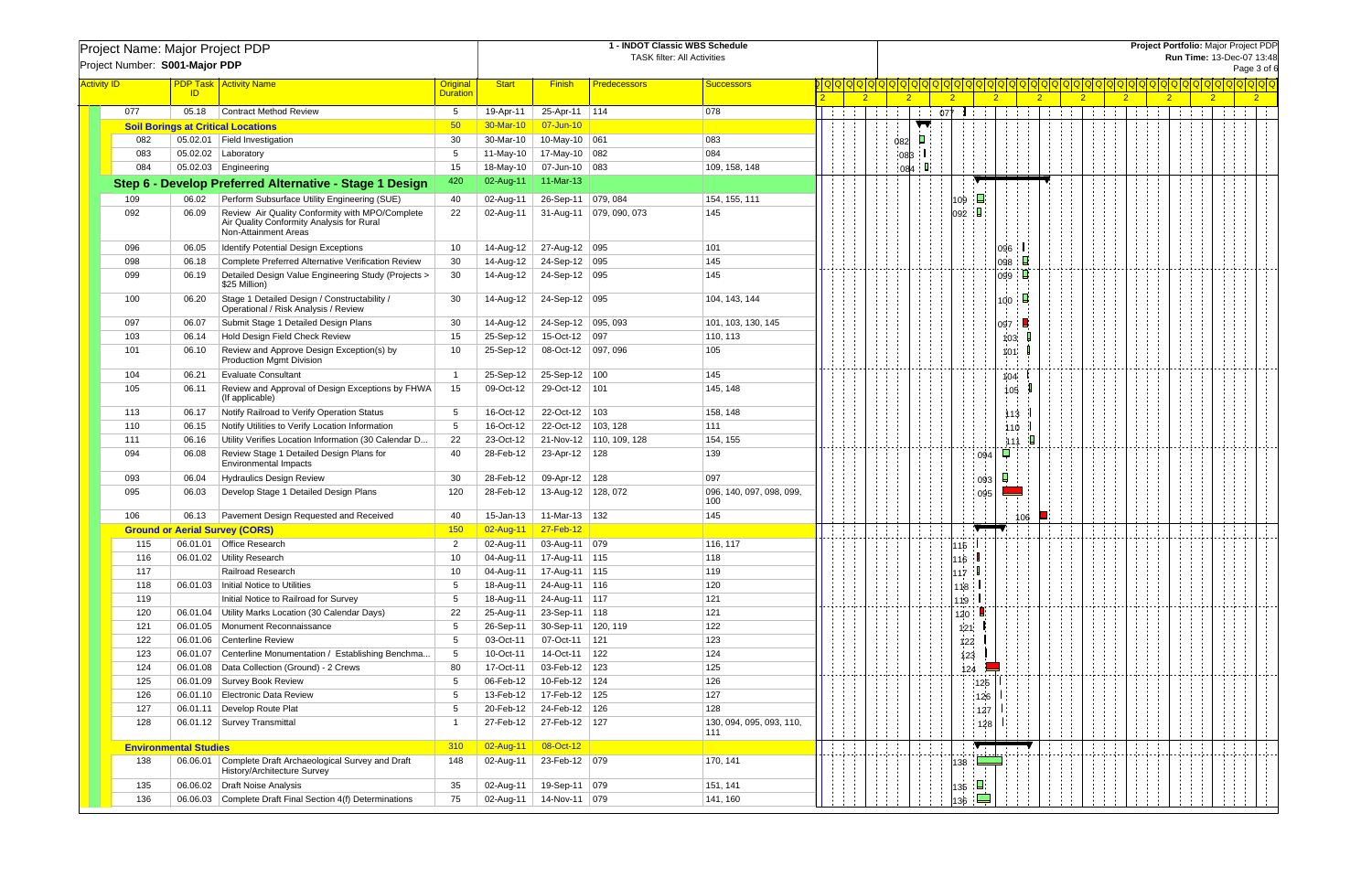| Project Name: Major Project PDP<br>Project Number: S001-Major PDP |                                      |          |                                                                                      |                                    |                          |                            | Project Portfolio: Major Project PDP<br>Run Time: 13-Dec-07 13:48<br>Page 4 of 6 |                         |                |                |                |               |                      |                |                |                             |  |                |                |                             |
|-------------------------------------------------------------------|--------------------------------------|----------|--------------------------------------------------------------------------------------|------------------------------------|--------------------------|----------------------------|----------------------------------------------------------------------------------|-------------------------|----------------|----------------|----------------|---------------|----------------------|----------------|----------------|-----------------------------|--|----------------|----------------|-----------------------------|
| <b>Activity ID</b>                                                |                                      | ID       | <b>PDP Task   Activity Name</b>                                                      | <b>Original</b><br><b>Duration</b> | <b>Start</b>             | <b>Finish</b>              | <b>Predecessors</b>                                                              | <b>Successors</b>       | $\overline{2}$ | $\overline{2}$ | 2 <sup>2</sup> |               | $\overline{2}$       | $\overline{2}$ | $\overline{2}$ | $\overline{2}$              |  | 2 <sup>1</sup> | $\overline{2}$ | <u>a a a a a a a a a a </u> |
|                                                                   | 137                                  |          | 06.06.04 Complete Draft Ecological Survey Report                                     | 85                                 | 02-Aug-11                | 28-Nov-11 079              |                                                                                  | 141                     |                |                | 137            | $\rightarrow$ |                      |                |                |                             |  |                |                |                             |
|                                                                   | 134                                  |          | 06.06.07 Complete final Air Quality Hot Spot Analysis                                | 30                                 | 02-Aug-11                | 12-Sep-11 079              |                                                                                  | 141                     |                |                | 134            | П             |                      |                |                |                             |  |                |                |                             |
|                                                                   | 141                                  |          | 06.06.08 Complete Phase 2 Environmental Site Assessment                              | 20                                 | 11-Sep-12                |                            | 08-Oct-12   079, 135, 136, 137, 140,<br>139, 134, 138                            | 160, 145                |                |                |                |               | 141.                 |                |                |                             |  |                |                |                             |
|                                                                   | 139                                  |          | 06.06.06 Complete Documentation for Section 106 and<br>Memorandum of Agreement       | 97                                 | 24-Apr-12                |                            | 05-Sep-12 094, 057, 059, 058, 056<br>054, 055, 063, 071                          | 141, 160                |                |                |                | 139           | $\equiv$ $\equiv$    |                |                |                             |  |                |                |                             |
|                                                                   | 140                                  |          | 06.06.05 Complete 404/401 Permit Determination                                       | 20                                 | 14-Aug-12                | 10-Sep-12 095              |                                                                                  | 141, 160                |                |                |                |               | 140                  |                |                |                             |  |                |                |                             |
|                                                                   |                                      |          | <b>Perform Subsurface Investigation (Geotechnical)</b>                               | 80                                 | 25-Sep-12                | 14-Jan-13                  |                                                                                  |                         |                |                |                |               |                      |                |                |                             |  |                |                |                             |
|                                                                   | 130                                  |          | 06.12.01   Field Investigation                                                       | 40                                 | 25-Sep-12                | 19-Nov-12   128, 097       |                                                                                  | 131                     |                |                |                |               | 130                  |                |                |                             |  |                |                |                             |
|                                                                   | 131                                  |          | 06.12.02   Laboratory                                                                | 20                                 | 20-Nov-12                | 17-Dec-12   130            |                                                                                  | 132                     |                |                |                |               | 131                  |                |                |                             |  |                |                |                             |
|                                                                   | 132                                  |          | 06.12.03 Engineering                                                                 | -20                                | 18-Dec-12                | 14-Jan-13 131              |                                                                                  | 106, 146                |                |                |                |               | 132                  |                |                |                             |  |                |                |                             |
|                                                                   |                                      |          | Step 7 - Develop Stage 2 Detailed Design and Prelimi                                 | 681                                | 24-Feb-12                | 03-Oct-14                  |                                                                                  |                         |                |                |                |               |                      |                |                |                             |  |                |                |                             |
| 143                                                               |                                      | 07.04    | Noise Analysis Results Reviewed by INDOT Noise<br>Committee                          | 10                                 | 25-Sep-12                | 08-Oct-12   087, 100       |                                                                                  | 167                     |                |                |                |               | 143                  |                |                |                             |  |                |                |                             |
| 144                                                               |                                      | 07.02    | Resource Agency Consultation - Preferred Alternative<br>& Mitigation Package (PAMP)  | 15                                 | 25-Sep-12                | 15-Oct-12   100            |                                                                                  | 160, 162                |                |                |                |               | 144                  |                |                |                             |  |                |                |                             |
| 151                                                               |                                      |          | 07.12   Hold Public Information Meeting (Design + Noise                              | 15                                 | 02-Jul-13                | 22-Jul-13                  | 135, 145, 150                                                                    | 167                     |                |                |                |               |                      | 151.           |                |                             |  |                |                |                             |
|                                                                   | <b>Final Detailed Noise Analysis</b> |          |                                                                                      | 6                                  | 23-Jul-13                | 30-Jul-13                  |                                                                                  |                         |                |                |                |               |                      |                |                |                             |  |                |                |                             |
|                                                                   | 167                                  |          | 07.05.01 Summarize Meeting Results                                                   | -5                                 | 23-Jul-13                | 29-Jul-13                  | 143, 151                                                                         | 168                     |                |                |                |               |                      | 167            |                |                             |  |                |                |                             |
|                                                                   | 168                                  |          | 07.05.02 Final Noise Wall Recommendations Approval                                   | - 1                                | 30-Jul-13                | 30-Jul-13                  | 167                                                                              | 194                     |                |                |                |               |                      | 168            |                |                             |  |                |                |                             |
|                                                                   |                                      |          | <b>Final Environmental Document Activities</b>                                       | 60                                 | 24-Feb-12                | 17-May-12                  |                                                                                  |                         |                |                |                |               |                      |                |                |                             |  |                |                |                             |
|                                                                   | 170                                  |          | 07.13.01 Prepare Final Environmental Document                                        | 30                                 | 24-Feb-12                | 05-Apr-12 138, 074         |                                                                                  | 171                     |                |                |                | 170           |                      |                |                |                             |  |                |                |                             |
|                                                                   | 171                                  |          | 07.13.02 Review Final Environmental Document                                         | 30                                 | 06-Apr-12                | 17-May-12 170              |                                                                                  | 172                     |                |                |                | 171           |                      |                |                |                             |  |                |                |                             |
|                                                                   | <b>Contract X</b>                    |          |                                                                                      | 504                                | 30-Oct-12                | 03-Oct-14                  |                                                                                  |                         |                |                |                |               |                      |                |                |                             |  |                |                |                             |
|                                                                   | 148                                  | 07.09    | Prepare Preliminary Right-of-Way Plans                                               | 30                                 | 30-Oct-12                |                            | 10-Dec-12   079, 084, 113, 105                                                   | 149, 150                |                |                |                |               | 148                  |                |                |                             |  |                |                |                             |
|                                                                   | 145                                  | 07.01    | Develop Stage 2 Detailed Design Plans                                                | 80                                 | 12-Mar-13                | 01-Jul-13                  | $\vert$ 092, 105, 098, 099, 141,<br>097, 104, 106, 175, 177,<br>246              | 154, 146, 158, 151, 147 |                |                |                |               |                      | 145            |                |                             |  |                |                |                             |
|                                                                   | 147                                  | 07.16    | Stage 2 Detailed Design / Constructability /<br>Operational / Risk Analysis / Review | 30                                 | 02-Jul-13                | 12-Aug-13   145            |                                                                                  | 154, 158, 160           |                |                |                |               |                      | 147            |                |                             |  |                |                |                             |
|                                                                   | 146                                  | 07.15    | Submit and Review Stage 2 Detailed Design Plans                                      | 30                                 | 02-Jul-13                | 12-Aug-13 145, 132         |                                                                                  | 194, 160                |                |                |                |               |                      | 146            |                |                             |  |                |                |                             |
|                                                                   | 149                                  | 07.10    | <b>Update Property Abstracts</b>                                                     | 10                                 | 11-Dec-12                | 24-Dec-12   148            |                                                                                  | 150                     |                |                |                |               | 149                  |                |                |                             |  |                |                |                             |
|                                                                   | 150                                  | 07.11    | Preliminary Right-of-Way Plans reviewed by INDOT                                     | 10                                 | 25-Dec-12                | 07-Jan-13   148, 149       |                                                                                  | 180, 151                |                |                |                |               | 150                  |                |                |                             |  |                |                |                             |
|                                                                   | <b>Utilities</b>                     |          |                                                                                      | 59                                 |                          | 13-Aug-13 01-Nov-13        |                                                                                  |                         |                |                |                |               |                      | ┳              |                |                             |  |                |                |                             |
|                                                                   | 154                                  | 07.06    | Coordinate and Develop with Utilities Relocation Pl                                  | 44                                 | 13-Aug-13                |                            | 11-Oct-13   145, 109, 111, 147                                                   | 155                     |                |                |                |               |                      | $\Box$<br>154  |                |                             |  |                |                |                             |
|                                                                   | 155                                  | 07.07    | <b>INDOT Reviews Utility Conflicts and considers use of</b><br>utility corridor      | 10                                 | 14-Oct-13                |                            | 25-Oct-13   154, 109, 111                                                        | 156                     |                |                |                |               |                      | 155            |                |                             |  |                |                |                             |
|                                                                   | 156<br><b>Railroad</b>               | 07.08    | Construction / Utility Review                                                        | 5<br>44                            | 28-Oct-13<br>13-Aug-13   | 01-Nov-13 155<br>11-Oct-13 |                                                                                  | 202                     |                |                |                |               |                      | 156            |                |                             |  |                |                |                             |
|                                                                   | 158                                  | 07.14    | Railroad Design Information Gathered (60 Calendar<br>Days)                           | 44                                 |                          |                            | 13-Aug-13   11-Oct-13   145, 079, 084, 113, 147                                  | 211                     |                |                |                |               |                      | Ę<br>158       |                |                             |  |                |                |                             |
|                                                                   |                                      |          | <b>Complete Draft Waterway Permit Applications</b>                                   | 299                                | 13-Aug-13                | 03-Oct-14                  |                                                                                  |                         |                |                |                |               |                      |                |                |                             |  |                |                |                             |
|                                                                   | 160                                  |          | 07.03.01 Prepare draft applications                                                  | 22                                 | 13-Aug-13                |                            | 11-Sep-13   144, 136, 140, 139, 141,<br>146, 147                                 | 161                     |                |                |                |               |                      | 160            |                |                             |  |                |                |                             |
|                                                                   | 162                                  | 07.03.03 | Mitigation site identification                                                       | 60                                 | 14-Oct-13                | 03-Jan-14   144, 161       |                                                                                  | 163                     |                |                |                |               |                      | 162            | $\Box$         |                             |  |                |                |                             |
|                                                                   | 161                                  | 07.03.02 | Review and approval by INDOT OES                                                     | 22                                 | 12-Sep-13                | 11-Oct-13   160            |                                                                                  | 162, 163, 164           |                |                |                |               |                      | 161            |                |                             |  |                |                |                             |
|                                                                   | 163                                  | 07.03.04 | Permit agency coordination                                                           | 15                                 | 06-Jan-14                | 24-Jan-14 162, 161         |                                                                                  | 164                     |                |                |                |               |                      | 163            |                |                             |  |                |                |                             |
|                                                                   | 164                                  |          | 07.03.05   Mitigation site design                                                    | 60                                 | 27-Jan-14                | 18-Apr-14 163, 161         |                                                                                  | 165                     |                |                |                |               |                      | 164            | $\Box$         |                             |  |                |                |                             |
|                                                                   | 165                                  |          | 07.03.06   Mitigation plan implementation                                            | 120                                | 21-Apr-14                | 03-Oct-14   164            |                                                                                  | 244                     |                |                |                |               |                      |                | 165            | $\mathcal{L}_{\mathcal{A}}$ |  |                |                |                             |
|                                                                   |                                      |          | <b>Step 8 - Environmental Approval</b>                                               | 90                                 | 18-May-12                | 20-Sep-12                  |                                                                                  |                         |                |                |                |               | $\sqrt{2}$           |                |                |                             |  |                |                |                             |
| 172                                                               |                                      | 08.01    | Publish and Distribute Final Environmental Document                                  | 20                                 | 18-May-12                | 14-Jun-12 171              |                                                                                  | 173, 188                |                |                |                |               |                      |                |                |                             |  |                |                |                             |
| 173                                                               |                                      | 08.02    | Obtain FONSI or ROD                                                                  | 50                                 | $15$ -Jun-12 $\parallel$ | 23-Aug-12 172              |                                                                                  | 174, 175, 256           |                |                |                |               | 172<br>$\Box$<br>173 |                |                |                             |  |                |                |                             |
|                                                                   |                                      |          |                                                                                      |                                    |                          |                            |                                                                                  |                         |                |                |                |               |                      |                |                |                             |  |                |                |                             |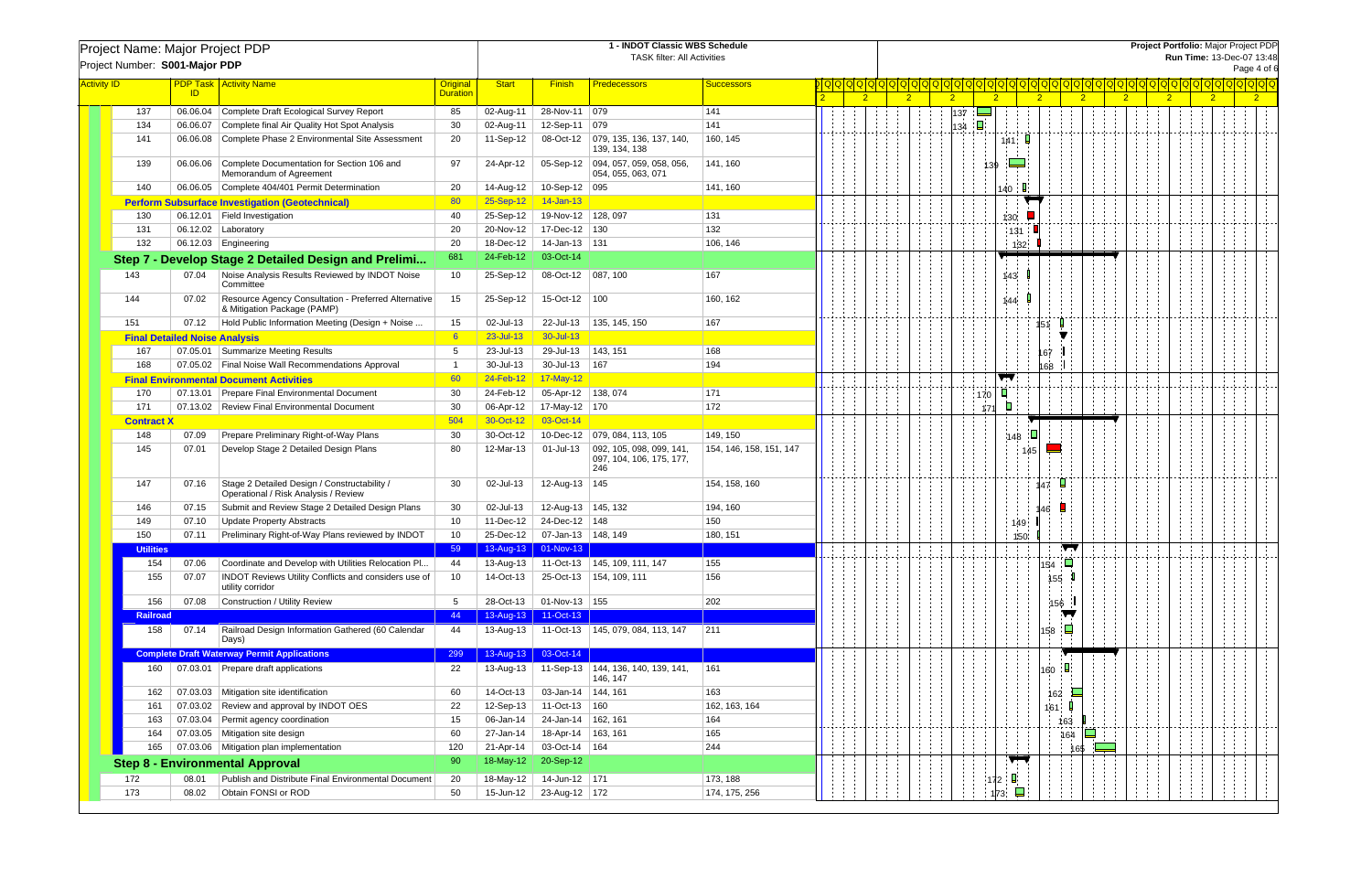|                    | Project Name: Major Project PDP<br>Project Number: S001-Major PDP |                |                                                                                          |                             |              |                                  | 1 - INDOT Classic WBS Schedule<br><b>TASK filter: All Activities</b> |                         | Project Portfolio: Major Project PDP<br>Run Time: 13-Dec-07 13:48<br>Page 5 of 6 |                |            |                |                                  |                        |   |                                            |  |  |  |
|--------------------|-------------------------------------------------------------------|----------------|------------------------------------------------------------------------------------------|-----------------------------|--------------|----------------------------------|----------------------------------------------------------------------|-------------------------|----------------------------------------------------------------------------------|----------------|------------|----------------|----------------------------------|------------------------|---|--------------------------------------------|--|--|--|
| <b>Activity ID</b> |                                                                   | ID             | <b>PDP Task   Activity Name</b>                                                          | Original<br><b>Duration</b> | <b>Start</b> | <b>Finish</b>                    | <b>Predecessors</b>                                                  | <b>Successors</b>       | $\overline{2}$                                                                   | $\overline{2}$ | $\sqrt{2}$ | $\overline{2}$ | 2 <sup>1</sup><br>$\overline{2}$ | $\sqrt{2}$             | 2 | <u> Q Q Q Q Q Q Q Q </u><br>$\overline{2}$ |  |  |  |
|                    | 174                                                               | 08.03          | Verify Activities in TIP and INSTIP                                                      | - 1                         | 24-Aug-12    | 24-Aug-12 173                    |                                                                      | 177                     |                                                                                  |                |            | 174:           |                                  |                        |   |                                            |  |  |  |
|                    | 175                                                               | 08.06          | <b>Evaluate Consultant</b>                                                               |                             | 24-Aug-12    | 24-Aug-12 173                    |                                                                      | 145                     |                                                                                  |                |            | 175            |                                  |                        |   |                                            |  |  |  |
|                    | 256                                                               | 08.05          | Invoke the Statute of Limitations for Environmental<br>Documents in the Federal Register | 20                          | 24-Aug-12    | 20-Sep-12 173                    |                                                                      | 246                     |                                                                                  |                |            | 256 $\Box$     |                                  |                        |   |                                            |  |  |  |
|                    | 177                                                               | 08.04          | Submit Funding for FHWA Authorization                                                    | 3                           | 27-Aug-12    | 29-Aug-12 174                    |                                                                      | 145                     |                                                                                  |                |            | $177-1$        |                                  |                        |   |                                            |  |  |  |
|                    | 246                                                               |                | FONSI or ROD Complete                                                                    | $\Omega$                    |              | 20-Sep-12 256                    |                                                                      | 145                     |                                                                                  |                |            | 246 $\bullet$  |                                  |                        |   |                                            |  |  |  |
|                    |                                                                   |                | <b>Step 9 - Prepare Final Right-of-Way Plans</b>                                         | 120                         | 08-Jan-13    | 24-Jun-13                        |                                                                      |                         |                                                                                  |                |            |                |                                  |                        |   |                                            |  |  |  |
|                    | <b>Contract X</b>                                                 |                |                                                                                          | 120                         | 08-Jan-13    | 24-Jun-13                        |                                                                      |                         |                                                                                  |                |            |                |                                  |                        |   |                                            |  |  |  |
|                    | 180                                                               | 09.01          | Prepare and Submit Final Right-of-Way Plans and<br>Engineering                           | 90                          | 08-Jan-13    | 13-May-13 150                    |                                                                      | 181                     |                                                                                  |                |            |                | 180                              |                        |   |                                            |  |  |  |
|                    | 181                                                               | 09.02          | Final Right-of-Way Tracings                                                              | 30                          | 14-May-13    | 24-Jun-13 180                    |                                                                      | 184, 187, 189, 190      |                                                                                  |                |            |                |                                  |                        |   |                                            |  |  |  |
|                    |                                                                   |                | <b>Step 10 - Begin Land Acquisition</b>                                                  | 355                         | 25-Jun-13    | 03-Nov-14                        |                                                                      |                         |                                                                                  |                |            |                |                                  |                        |   |                                            |  |  |  |
|                    |                                                                   |                |                                                                                          | 355                         | 25-Jun-13    | 03-Nov-14                        |                                                                      |                         |                                                                                  |                |            |                |                                  |                        |   |                                            |  |  |  |
|                    | <b>Contract X</b><br>184                                          |                | Appraisal Problem Analysis                                                               | 30                          | 25-Jun-13    |                                  |                                                                      | 185                     |                                                                                  |                |            |                |                                  |                        |   |                                            |  |  |  |
|                    | 187                                                               | 10.01<br>10.05 | <b>Concurrent Relocation Assistance</b>                                                  | 190                         | 04-Nov-13    | 05-Aug-13   181<br>28-Jul-14     | 181, 188                                                             | 210                     |                                                                                  |                |            |                | 184                              |                        |   |                                            |  |  |  |
|                    | 189                                                               | 10.06          | <b>Concurrent Condemnation</b>                                                           | 190                         | 04-Dec-13    | 26-Aug-14   181, 188             |                                                                      | 210                     |                                                                                  |                |            |                | 187                              |                        |   |                                            |  |  |  |
|                    | 190                                                               | 10.07          | Right-of-Way Clearance and Certification                                                 | 190                         | 03-Feb-14    | 24-Oct-14                        | 181, 188                                                             | 191, 234, 210           |                                                                                  |                |            |                | 189<br>190                       |                        |   |                                            |  |  |  |
|                    | 185                                                               | 10.02          | Prepare Appraisals/Valuations                                                            | 240                         | 06-Aug-13    | 07-Jul-14                        | 184                                                                  | 186                     |                                                                                  |                |            |                | 185                              |                        |   |                                            |  |  |  |
|                    | 186                                                               | 10.03          | Concurrent Review of Appraisals by INDOT                                                 | 240                         | 04-Sep-13    | 06-Aug-14   185                  |                                                                      | 188                     |                                                                                  |                |            |                | 186                              |                        |   |                                            |  |  |  |
|                    | 188                                                               | 10.04          | Concurrent Right of Way Acquisition                                                      | 260                         | 04-Nov-13    |                                  | 03-Nov-14   186, 172, 074                                            | 187, 190, 189           |                                                                                  |                |            |                | 188                              |                        |   |                                            |  |  |  |
|                    | 191                                                               | 10.08          | <b>Record Deeds</b>                                                                      | 195                         | 03-Feb-14    | 31-Oct-14   190                  |                                                                      | 210                     |                                                                                  |                |            |                | 191                              |                        |   |                                            |  |  |  |
|                    | 210                                                               |                | <b>Right of Way Complete</b>                                                             | $\overline{0}$              |              |                                  | 31-Oct-14   190, 187, 189, 191                                       | 234                     |                                                                                  |                |            |                |                                  | $210$ $\bullet$        |   |                                            |  |  |  |
|                    |                                                                   |                | Step 11 - Develop Stage 3 Design                                                         | 475                         | 13-Aug-13    | 08-Jun-15                        |                                                                      |                         |                                                                                  |                |            |                |                                  |                        |   |                                            |  |  |  |
|                    | 195                                                               | 11.11          | Complete Final Waterway Permit Applications                                              | 10                          | 28-Jan-14    | 10-Feb-14 194                    |                                                                      | 197                     |                                                                                  |                |            |                |                                  |                        |   |                                            |  |  |  |
|                    | 197                                                               | 11.12          | Submit and Receive Permits (IDEM, Corp., DNR,<br>Coast Guard)                            | 132                         | 11-Feb-14    | 13-Aug-14   195                  |                                                                      | 220, 247                |                                                                                  |                |            |                | 195<br>197                       |                        |   |                                            |  |  |  |
|                    | 198                                                               | 11.16          | Final Geotechnical Engineering Review                                                    | 15                          | 11-Mar-14    | 31-Mar-14   196                  |                                                                      | 199                     |                                                                                  |                |            |                | 1981                             |                        |   |                                            |  |  |  |
|                    | 247                                                               |                | <b>Corridor Permits Completed</b>                                                        | $\mathbf 0$                 |              | 13-Aug-14   197                  |                                                                      | 234                     |                                                                                  |                |            |                | 247                              |                        |   |                                            |  |  |  |
|                    | 199                                                               | 11.17          | Hold Public Information Meeting                                                          | 15                          | 01-Apr-14    | 21-Apr-14   198                  |                                                                      | 224                     |                                                                                  |                |            |                | 199                              |                        |   |                                            |  |  |  |
|                    | <b>Contract X</b>                                                 |                |                                                                                          | 475                         | 13-Aug-13    | 08-Jun-15                        |                                                                      |                         |                                                                                  |                |            |                |                                  |                        |   |                                            |  |  |  |
|                    | 194                                                               | 11.01          | Develop Stage 3 Detailed Design Plans                                                    | 120                         |              | 13-Aug-13   27-Jan-14   146, 168 |                                                                      | 202, 195, 196, 211, 219 |                                                                                  |                |            |                | 194                              |                        |   |                                            |  |  |  |
|                    | 196                                                               | 11.14          | Submit Stage 3 Detailed Design Plans                                                     | 30                          |              | 28-Jan-14   10-Mar-14   194      |                                                                      | 198, 219, 222, 223, 224 |                                                                                  |                |            |                | ¦196                             |                        |   |                                            |  |  |  |
|                    | 219                                                               | 11.13          | Final Field Check / Constructability Review                                              | 10                          | 11-Mar-14    | 24-Mar-14   196, 194             |                                                                      | 225, 202, 211           |                                                                                  |                |            |                | 219                              |                        |   |                                            |  |  |  |
|                    | 220                                                               | 11.15          | Contract Time Sets                                                                       | 10                          | 26-May-15    |                                  | 08-Jun-15 208, 197, 216                                              | 225                     |                                                                                  |                |            |                |                                  | 220                    |   |                                            |  |  |  |
|                    | <b>Utilities</b>                                                  |                |                                                                                          | 315                         | 25-Mar-14    | 08-Jun-15                        |                                                                      |                         |                                                                                  |                |            |                |                                  |                        |   |                                            |  |  |  |
|                    | 202                                                               | 11.02          | Notify Utility to Prepare Relocation Plans                                               | -5                          | 25-Mar-14    |                                  | 31-Mar-14 194, 156, 219                                              | 203                     |                                                                                  |                |            |                | 202                              |                        |   |                                            |  |  |  |
|                    | 203                                                               | 11.03          | Relocation Design by Utility (180 Calendar Days)                                         | 135                         | 01-Apr-14    | 06-Oct-14 202                    |                                                                      | 204                     |                                                                                  |                |            |                | 203                              |                        |   |                                            |  |  |  |
|                    | 204                                                               | 11.04          | INDOT Review of Public Utility Relocation Plans                                          | 15                          | 07-Oct-14    | 27-Oct-14 203                    |                                                                      | 205, 206                |                                                                                  |                |            |                |                                  | 204                    |   |                                            |  |  |  |
|                    | 205                                                               | 11.05          | <b>Prepare Utility Agreements</b>                                                        | 15                          | 28-Oct-14    | 17-Nov-14 204                    |                                                                      | 207                     |                                                                                  |                |            |                |                                  | 205                    |   |                                            |  |  |  |
|                    | 206                                                               | 11.06          | <b>Utility Work Plan Negotiations</b>                                                    | 90                          | 28-Oct-14    | 02-Mar-15 204                    |                                                                      | 208                     |                                                                                  |                |            |                |                                  | 206                    |   |                                            |  |  |  |
|                    | 207                                                               | 11.07          | Signed Agreements by Public Utility Received                                             | 60                          | 18-Nov-14    | 09-Feb-15 205                    |                                                                      | 208                     |                                                                                  |                |            |                |                                  | 207                    |   |                                            |  |  |  |
|                    | 208                                                               | 11.08          | Utility Agreements Approval By INDOT                                                     | 60                          | 03-Mar-15    | 25-May-15 207, 206               |                                                                      | 209, 220                |                                                                                  |                |            |                |                                  | 208                    |   |                                            |  |  |  |
|                    | 209                                                               | 11.09          | <b>Issue Utility Permits / Notice to Proceed</b>                                         | 10                          | 26-May-15    | 08-Jun-15 208                    |                                                                      | 222, 223, 224, 249      |                                                                                  |                |            |                |                                  | 209<br>$249$ $\bullet$ |   |                                            |  |  |  |
|                    | 249                                                               |                | Utility Permits and NTP Issued                                                           | $\mathbf 0$                 | 25-Mar-14    | 08-Jun-15 209<br>18-May-15       |                                                                      | 234                     |                                                                                  |                |            |                |                                  |                        |   |                                            |  |  |  |
|                    | <b>Railroad</b><br>211                                            | 11.10          | Notify Railroad to Prepare Force Account Estimate                                        | 300<br>5                    | 25-Mar-14    |                                  | 31-Mar-14 194, 158, 219                                              | 212                     |                                                                                  |                |            |                |                                  |                        |   |                                            |  |  |  |
|                    | 212                                                               | 11.10.01       | Force Account Estimate Supplied by Railroad                                              | 135                         | 01-Apr-14    | 06-Oct-14 211                    |                                                                      | 213                     |                                                                                  |                |            |                | 211                              |                        |   |                                            |  |  |  |
|                    | 213                                                               | 11.10.02       | <b>INDOT Review of Railroad Force Account Estimate</b>                                   | 15                          | 07-Oct-14    | 27-Oct-14 212                    |                                                                      | 214                     |                                                                                  |                |            |                | 212                              |                        |   |                                            |  |  |  |
|                    | 214                                                               |                | 11.10.03 Prepare Railroad Agreements                                                     | 15                          | 28-Oct-14    | 17-Nov-14 213                    |                                                                      | 215                     |                                                                                  |                |            |                |                                  | 213<br>214             |   |                                            |  |  |  |
|                    | 215                                                               | 11.10.04       | Signed Agreements by Railroad Received                                                   | 60                          | 18-Nov-14    | 09-Feb-15 214                    |                                                                      | 216                     |                                                                                  |                |            |                |                                  | ┕═<br>215              |   |                                            |  |  |  |
|                    | 216                                                               |                | 11.10.05   Railroad Agreements Approval By INDOT                                         | 60                          | 10-Feb-15    | 04-May-15 215                    |                                                                      | 217, 220                |                                                                                  |                |            |                |                                  | 216                    |   |                                            |  |  |  |
|                    |                                                                   |                |                                                                                          |                             |              |                                  |                                                                      |                         |                                                                                  |                |            |                |                                  |                        |   |                                            |  |  |  |